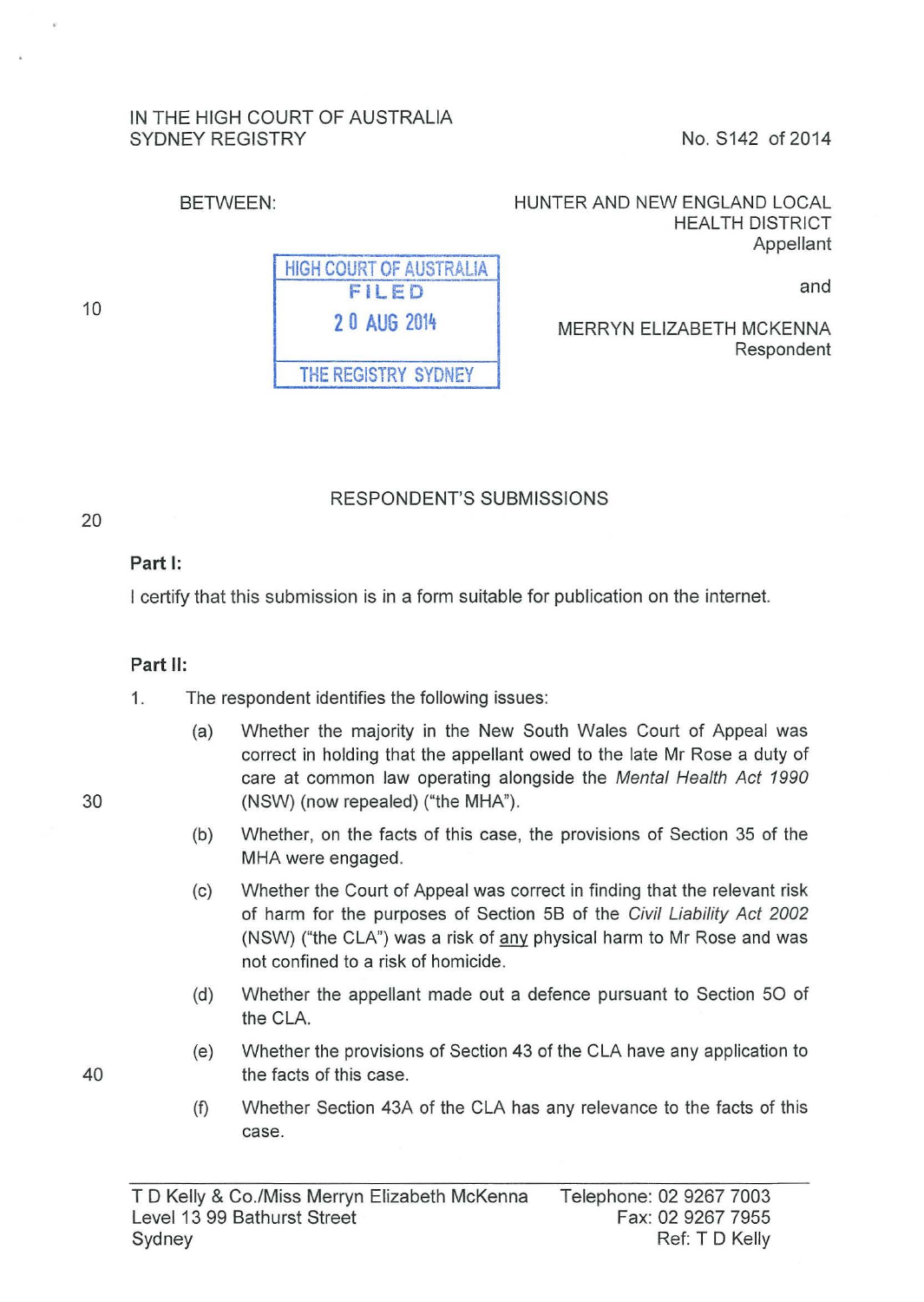### **Part Ill:**

2. It is certified that the respondent does not believe that any notice should be given in compliance with Section 78B of the Judiciary Act 1903.

## **Part IV:**

3. The respondent contests the following material facts asserted by the appellant. The references are to the appellant's paragraph numbers.

#### Paragraph 10:

10 The use of the word "discharge" is apt to cause confusion. The basis of Pettigrove's ("P") release is obscure: refer JAB 746 L 57.

### Paragraph 11:

The reference to Part Ill of the CLA is irrelevant: refer JAB 679 L 35.

### Paragraph 12:

- P's diagnosis had been chronic paranoid schizophrenia: JAB 687 L 11.
- P had been compulsorily detained in Victoria on at least two occasions in 2001, for one week and three weeks respectively: refer JAB 254 to 259.
- 20 Dr Coombes ("C") noted a history of hospital admissions since at least 1995: refer JAB 694 L 30.
	- P had been maintained on long acting depot injections from 2001 under prompting from a social worker and had no relapse until he ceased to have them: refer JAB 256 L 20; JAB 689 L 58 et seq; JAB 263 L 39.

## Paragraph 13:

- Two doctors at Manning Base Hospital ("MBH") certified P as a "risk to self/others": refer JAB 246 L11; JAB 249 L 36.
- C was unable to explain why he had not considered resuming the depot injections.
- The reference to "CA [40]" is to JAB 694 L 38.
- P had a history of paranoid delusions: refer JAB 255 L 40.
- P had a history of hallucinations, possibly command: refer JAB 104 L 27.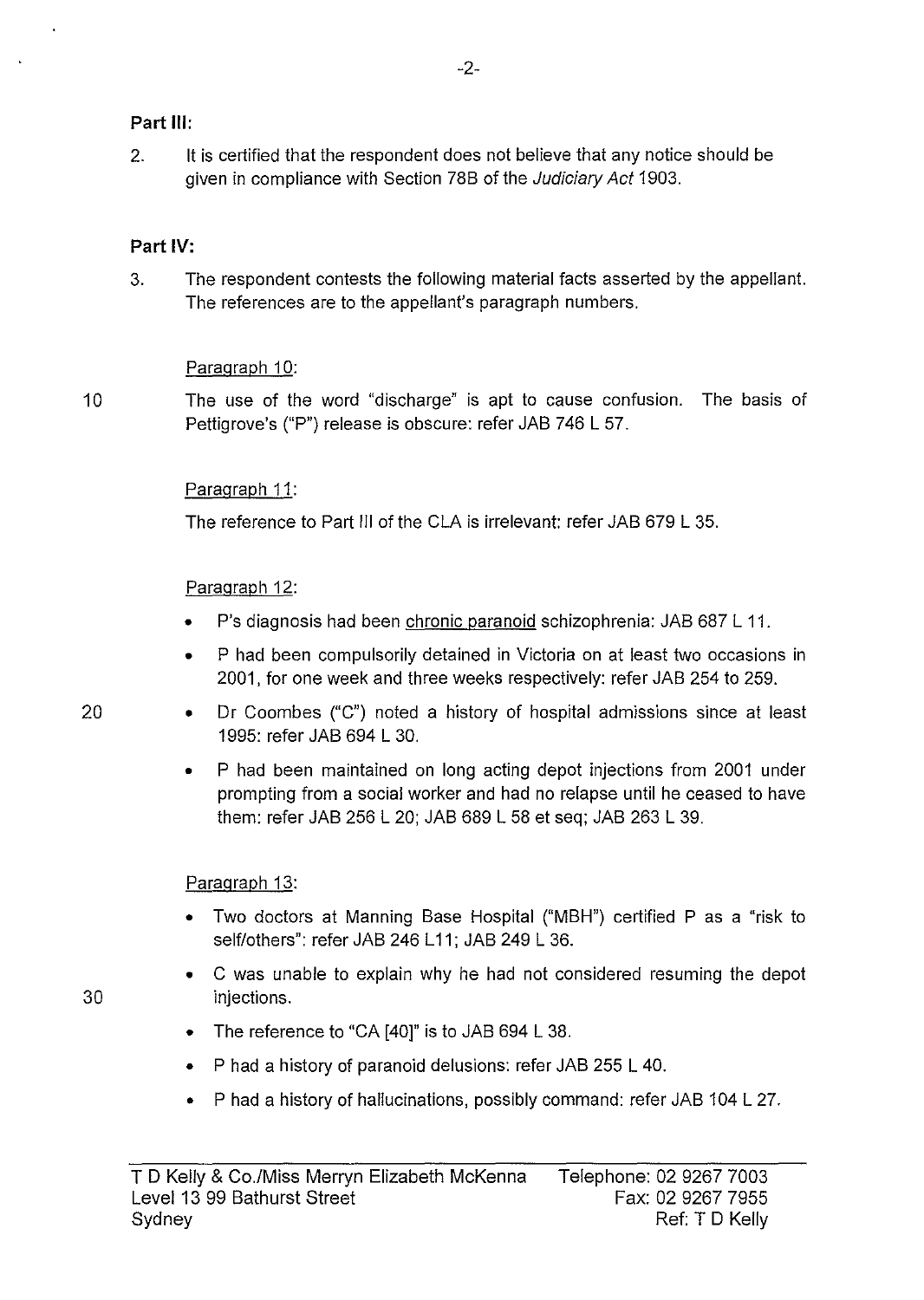- C agreed that P could become irrational and in some way harm Mr Rose ("R"): JAB 103 L 48.
- Depot injections would have vastly reduced such a chance: refer JAB 104 L 25-33.

#### Paragraph 17:

- P was in fact asleep when C purported to examine him initially: refer JAB 608 L 18.
- P said very little whilst in MBH: refer JAB 248 L 32; JAB 249 L 50; JAB 607 10 L 28.
	- P's silence may have been due to the fact that his hearing aids were not working because of flat batteries which were not replaced: refer JAB 607 L 30.
	- P had been profoundly deaf since birth: refer JAB 255 L 12, L 26 and L 46.
	- Generally, as to the weight to be given to the evidence of C refer to JAB 711 L 23 to 38; JAB 731 L 27.

#### Paragraph 20:

- It is doubtful P took any part in the 4pm meeting: refer JAB 689 L 43; JAB 20 609 L 37-61.
	- When P left the hospital he had not recovered from his acute psychotic episode: refer JAB 696 L 49.

#### Paragraph 21:

- If R had not been available P would not have been discharged: refer JAB 618 L 21-39.
- A formal transfer system was available: refer JAB 694 L 57; also JAB 610- 611 [28].

#### 30 Paragraph 22:

- There was no evidence as to what care was available in Victoria or whether it would have been less restrictive: refer JAB 620 L 18.
- The "discharge summary" (JAB 207) states in part "to return to mother's home in Cohuna" and "link up to services at Cohuna". The notes faxed to MBH were from the Echuca Community Mental Health Service in Victoria. The township of Cohuna is some 65 kms north west of Echuca. There was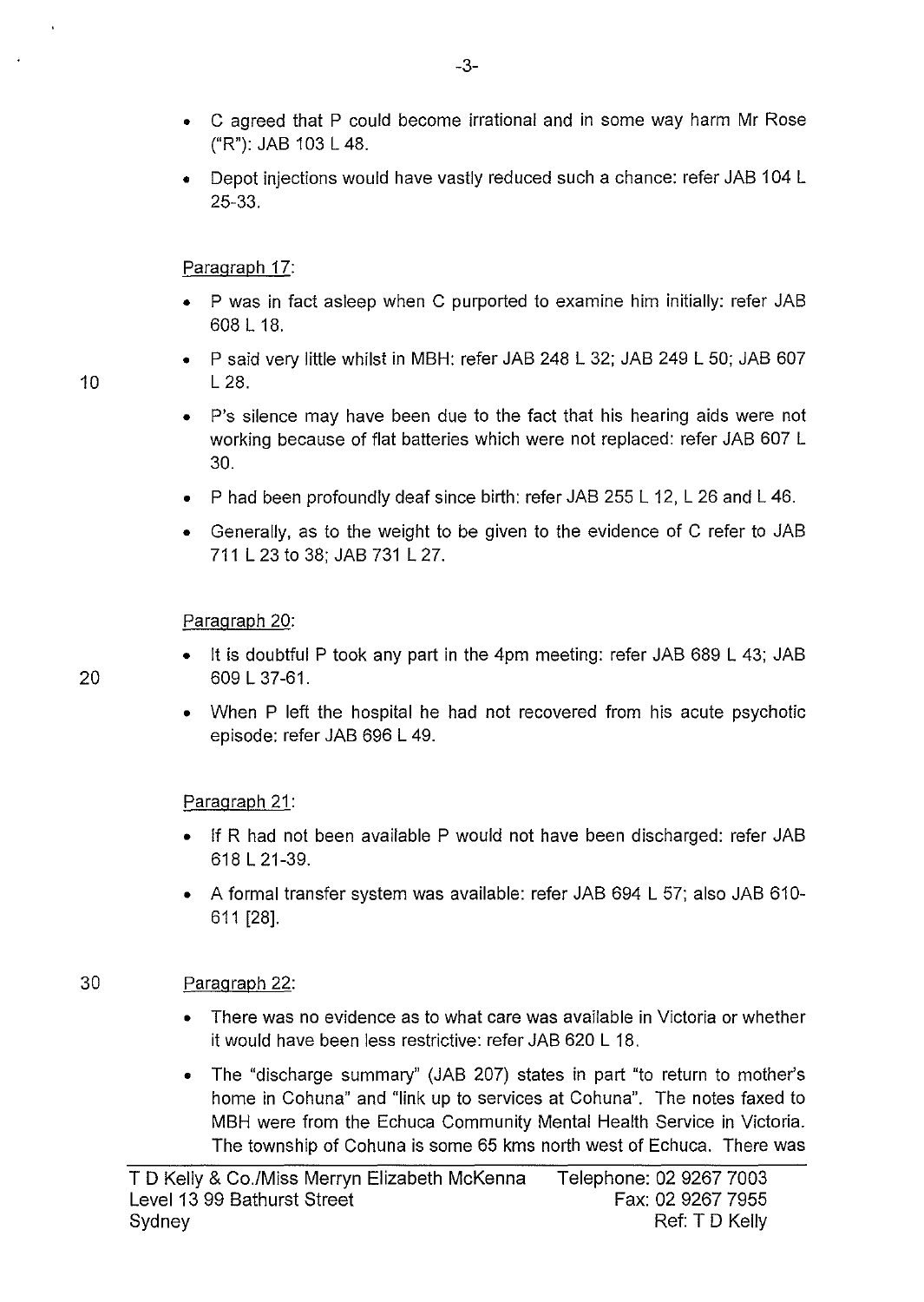no evidence as to what mental health services were available in Cohuna itself. Refer JAB 252-270.

## Paragraph 23:

- The origin of the asserted "intention" or "expectation" remains obscure.
- There was no plan for the 1, 176kms drive from Taree to Kohuna: refer JAB 141L41.

## Paragraph 24:

- 10 As to the conversations refer JAB 731 L 28.
	- Chad changed his mind about providing medication: refer JAB 614 L 19.
	- P had been unsettled during the night of 20/21 July: JAB 693 [35].

## **PartV:**

4. The respondent agrees that the relevant statutes are the Civil Liability Act 2002 (NSW) and the Mental Health Act 1990 (NSW) (now repealed). The relevant provisions are set out at JAB 681 to 686.

# **Part VI:**

# 20 **Duty of Care**

- 5. The duty found by the Court of Appeal was one peculiar to Mr Rose alone: JAB 677 L 24. A summary of the factors leading to this particular duty are set out in the judgment of Macfarlan JA: JAB 723 [104]; JAB 724 [107] and  $[108]$ .
- 6. The respondent points out that the passages from Graham Barclay Oysters Limited Pty Ltd v Ryan (2002) 211 CLR 540 set out by the appellant in paragraph 37 are those which were relied upon by Macfarlan JA in the majority judgment (see JAB 718 and 719). His Honour referred in the same passage to the "non exhaustive list of salient features" relevant to the identification of duties of care given by Allsop P in Caltex Refineries (of Queensland) Pty Ltd v Stavar [2009] 75 NSWLR 649 at [103].
- 7. The respondent says that the application of the principles stated in those two authorities forms a sound basis for the decision of the Court of Appeal in this case that there was a common law duty of care owed to Mr Rose.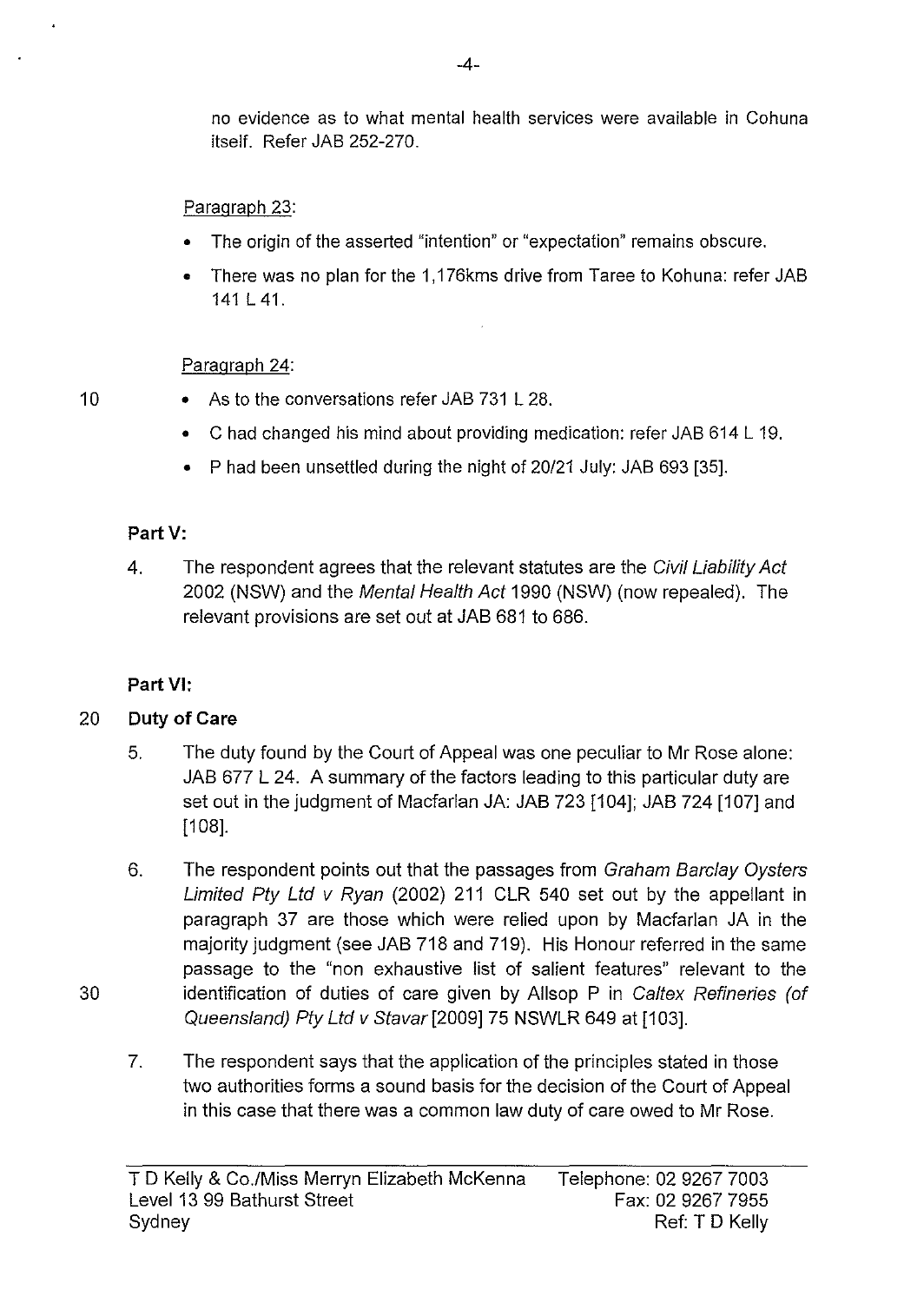8. The appellant's reliance on the statements of Sheller JA in Hunter Area Health Service Ltd v Presland (2005) 63 NSWLR 22 [296] is, it is submitted with respect, not justified. Paragraph [296] begins with the statement:

> "In the first place the Mental Health Act is directed to enabling detention only as a last resort."

9. The respondent submits that that is not a proper characterization of the Act. MHA sections 4, 8, 9 and 10 had the combined affect that involuntary detention under the Act was available for a mentally ill person where there were reasonable grounds for believing that care, treatment or control was necessary to protect the person or other people from serious harm (owing to that illness). The "reasonable grounds" would presumably be based on clinical opinion.

### **Inconsistency**

- 10. The appellant's submissions are based on the false premise that Section 35 MHA was engaged, and operated to effect a release of P.
- 11. Both the trial judge and the majority in the Court of Appeal found that the factual basis for the engagement of Section 35 MHA did not exist. In short:
- (a) There was no evidence of any relevant decision by the medical 20 superintendent.
	- (b) P was still a mentally ill person (still acutely psychotic), so certified by C.
	- (c) There was no evidence what care was available in Victoria so as to meet the alternative ground requiring P to be released. Refer JAB 618 L 12-39; JAB 620 L 10-20; JAB 745 [175].

## **Control and Indeterminacy**

- 12. The theoretical factual scenarios referred to by the appellant are irrelevant to the duty defined by the Court of Appeal. The duty was solely to Mr Rose for the purpose of conveying P to Victoria, a specific and confined duty.
- 30 13. As to control, the reasons of Macfarlan JA are sound and correct it is submitted. The appellant again relies upon the supposed operation of Section 35 of the MHA. As Macfarlan JA (and the trial judge) found there was no exercise, or purported exercise of this power as the factual substrata necessary to engage Section 35 did not exist. Inter alia the appellant controlled the medication regime for P up to, and at the point, of

10

-5-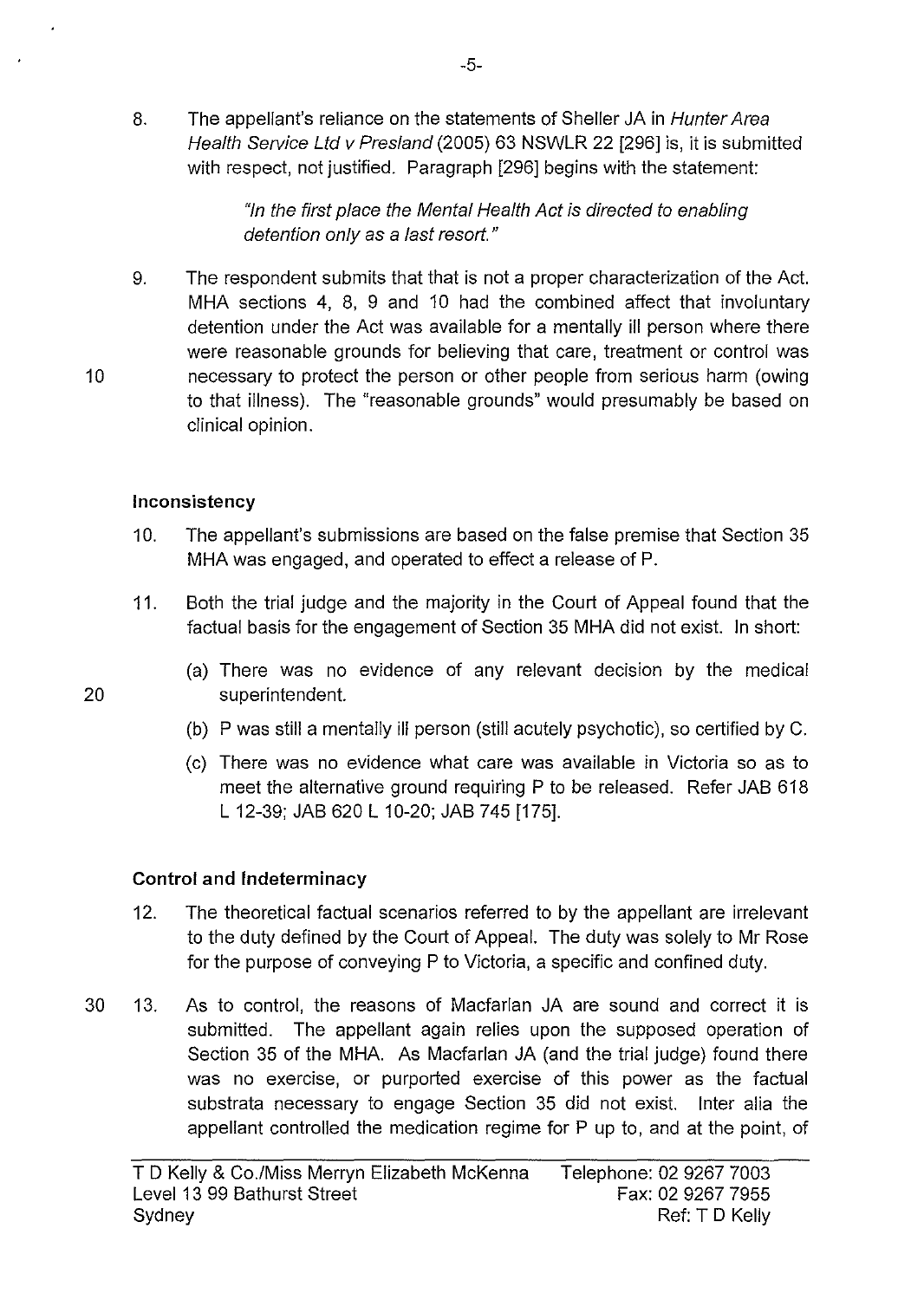departure. Further, the appellant placed P into R's care knowing that R's conditional offer should not have been availed of as P was still "not well enough": refer JAB 219 L 48.

### **The Beneficiary of the Power**

14. On its proper construction the MHA, particularly Sections 4, 8, 9 and 10 contemplated the detention of a mentally ill person for

"the protection ... of others from serious harm"

and so, it is submitted, set up a framework for public protection: refer JAB 10 719 [92].

**Vulnerability** 

15. The reasons given by Macfarlan JA, it is submitted, are clearly correct. R had called an ambulance for P when he appeared acutely unwell. R's offer was only to drive P to Victoria "when he is well enough". The appellant knew what R did not know  $-$  P continued to suffer from an acute psychotic illness: refer RAB 112 L 40.

### **Breach of Duty: Section 58 of the CLA**

20 16. Section 58 CLA has a definition of "harm". There is no warrant to put a gloss upon that definition particularly since Section 5A of the CLA applies the definition to:

> "Any claim for damages whether [it] is brought in tort, contract, and under statute or otherwise."

- 17. In addition as Macfarlan JA said at JAB 725 [111], his approach accords with the common law.
- 18. Even if the only risk was of that of homicide, a risk of 1 :3,000 (JAB 194 L 17) must be a risk of such seriousness as to fall within Section 58 of the CLA. Compare the risk of blindness of 1:14,000 in Rogers  $v$  Whittaker 30 (1992) 175 CLR 479.

## **Section 50 of the CLA**

19. It is agreed that Section 50 constitutes a defence and accordingly the appellant bore the onus of proving that defence. That onus was not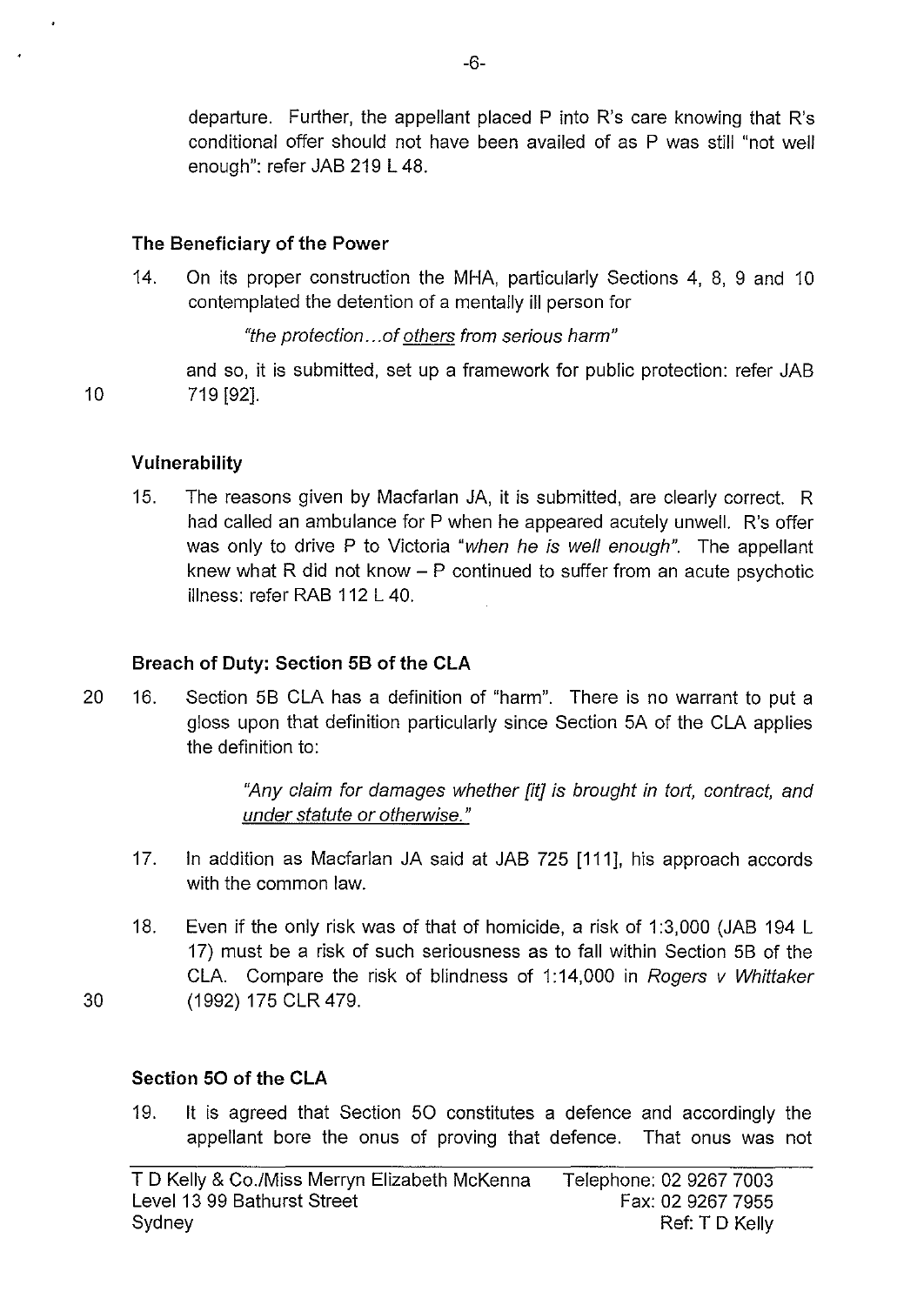discharged for the reasons set out at JAB 739 to 742. It is important to have reference to the trial judge's actual finding set out at JAB 741 L 50. That finding does not support the existence of a relevant practice.

20. But there is a further problem. None of the expert opinion given was based on the facts that ultimately emerged at the end of the evidence in this case. That was that P was still a mentally ill person and there was no evidence that care of a less restrictive kind was elsewhere available. If a defence is to be made out it is necessary that the practice said to have been followed accorded with the actual facts of the particular case.

#### 10

## **Section 43 of the CLA**

21. The appellant argues that it can call in aid Section 43 of the CLA. For the reasons set out by the Court of Appeal at JAB 742 [167] that contention must fail. The case was never put on the basis of a breach of statutory duty.

### **Section 43A of the CLA**

22. The appellant seeks to rely upon Section 43A of the CLA. That attempt fails for the reasons previously discussed. There was no exercise or purported 20 exercise of a special statutory power by the medical superintendent or any other medical practitioner. C's reasons for acting as he did had nothing to do with Section 35 of MHA: refer JAB 618 L 21 to 39.

#### **Part VII:**

The respondent agrees that the relevant legislation is the Mental Health Act 1990 (NSW) (now repealed) and the Civil Liability Act 2002 (NSW).